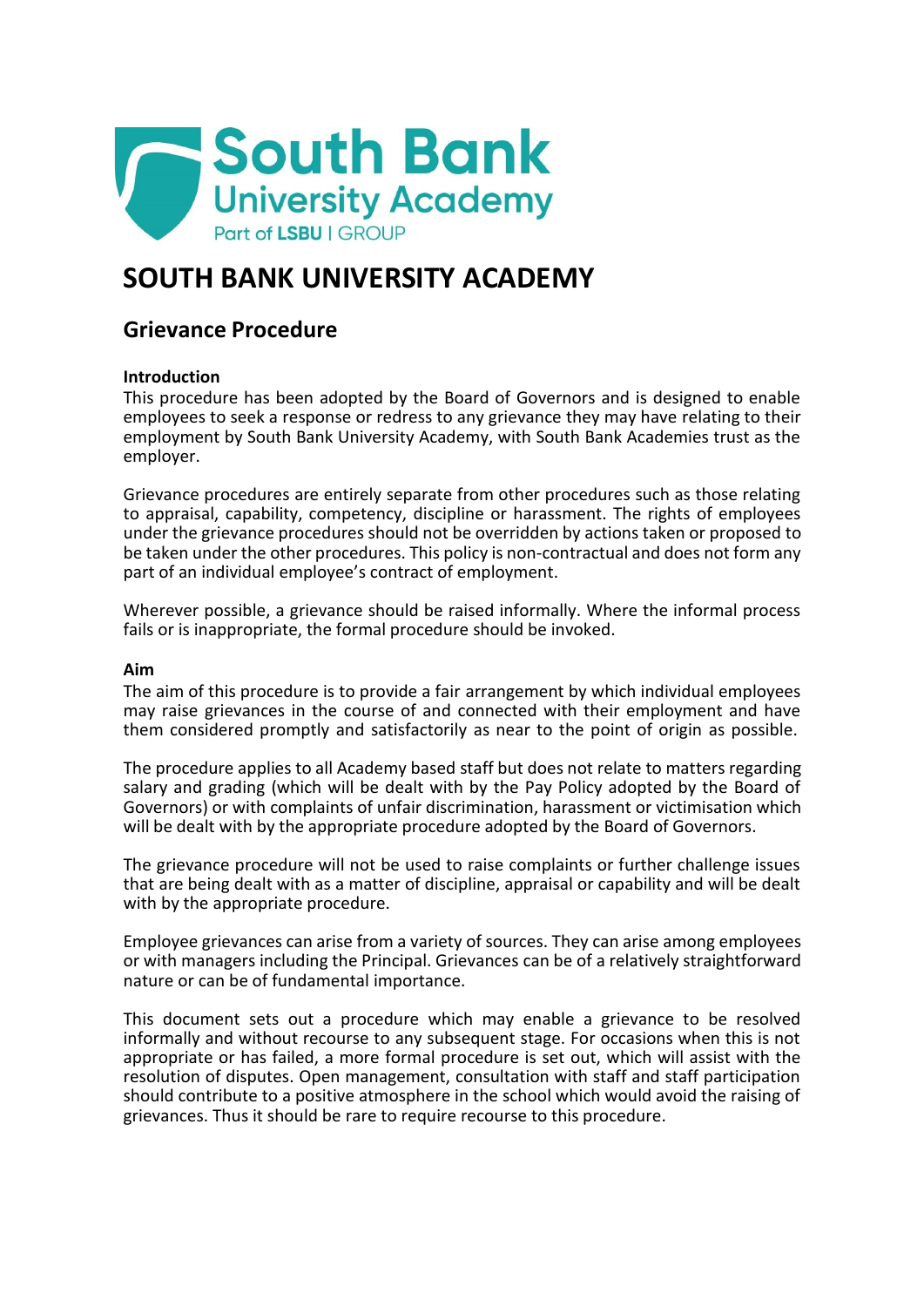The Board of Governors (South Bank Academies trust board) has responsibility for the overall management of the Academy: for example, has sole responsibility for recruitment, the promotion of employees, leave of absence, pay determination and employment procedures. It is for the Board of Governors; therefore, to establish a committee of its own members which will seek to resolve staff grievances should a final stage be required.

A grievance cannot be referred beyond the governing body.

The Academy will treat all grievances seriously and seek to resolve these promptly and satisfactorily. Deliberate abuse of the procedure will result in appropriate action being taken (i.e. action under the disciplinary procedure). An employee should seek to exhaust this procedure to resolve a grievance if not satisfied with the outcome of any previous stage.

A record of the outcome of any meetings involving the formal stages of these procedures should be placed on the employee's file, together with copies of the written evidence considered and correspondence involved.

Employees have the opportunity to call upon the services of trade union and professional association representatives for advice on procedures and rights. Employees can also call upon the support of trade union and professional association representatives (or work colleague) to represent them throughout the formal stages of the grievance procedure.

If the grievance is not resolved or no reasonable steps have been taken to resolve the grievance within the specified timescales, then the employee has the right to proceed to the next stage of the procedure unless both parties have agreed that the time limit should be extended. Where an employee fails to comply or has not taken any reasonable steps to comply within the specified timescales, the procedure will cease and the grievance will be considered settled unless it has been agreed that the failure was not the fault of the employee or both parties have agreed that the time limit should be extended.

The time commitments are incorporated in the procedure to ensure that grievances are raised, progressed and resolved as quickly as possible. It is recognised, however, that in some circumstances, the time limits as set out will not be reasonable. These are most likely to be where a grievance is of a complex nature or where the appropriate members of staff and/or governors are not available for a valid reason to progress the issue within the timescale (for example, holiday commitments, short term sickness and so on) or where mediation is used. In these exceptional circumstances the timescales may be altered and the grievance dealt with within the new timescales set. In these circumstances, the person instigating the grievance will be informed, in writing, as to the circumstances leading to the delay.

#### **Informal Grievance Procedure**

Where an employee has a grievance against another employee (including the Principal), she or he should first endeavour to resolve the matter by direct approach to the employee involved or in discussion with the Vice Principal, Principal, or other appropriate senior member of staff. An initial grievance should be raised informally at the earliest opportunity as it may not be appropriate to consider a specific incident if a considerable period of time has elapsed since the event.

The Vice Principal, other appropriate senior member of staff, or Principal should seek to resolve the problem personally or by mutual agreement in consultation with the other member of staff.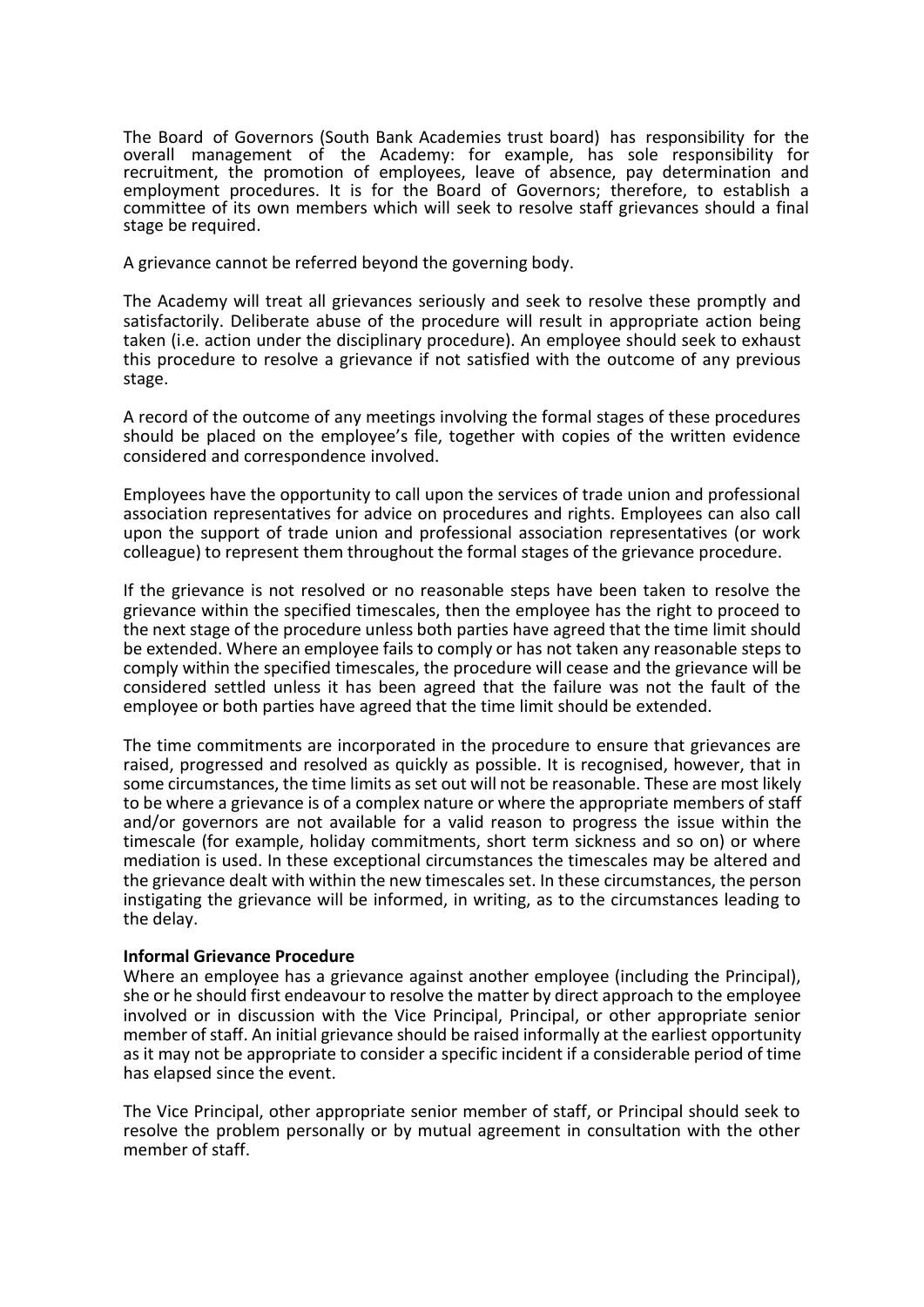It is recognised that on occasions an employee may have a grievance which needs more formal resolution. In such cases, it is possible to proceed directly to the formal grievance procedure.

# **Formal grievance procedure**

#### **Stage 1**

Where the matter has not been resolved under any of the procedures referred to above, the employee concerned should submit a formal written notice of grievance to the Principal. Where the grievance is against the Principal the grievance should be raised in writing to the Executive Principal.

The Principal or the Executive Principal will appoint an appropriate member of the Senior Leadership team or governor to hear the grievance.

# **Prior to the hearing**

The decision maker must write to the employee within five working days of receiving the Grievance Complaint, to invite the employee to attend a hearing to discuss the grievance. The decision maker should arrange for the hearing to take place as soon as reasonably practicable, making any reasonable adjustments for disabled employees, but in any event within 4 weeks of the date of the invite, unless there are exceptional circumstances justifying a longer period. The decision maker's decision is final.

If the grievance is about the actions of another employee or manager, that person should be provided with a copy of the Grievance Procedure, and details of the concern, and be asked to make a written response (including any witness statements or with any witness statements of their own) within five working days of receipt. The responding employee/manager should also be advised that they might wish to discuss the grievance with a work colleague or a trade union official before responding.

A copy of any written response to the grievance must be provided to the employee raising the grievance no later than three working days before the date set for the grievance hearing.

It is recommended that an independent note taker is appointed by the Academy. If an appeal is requested, the notes will be used by the panel at an appeal hearing. The decision maker at the hearing should also retain their summary notes as a record of the grievance hearing.

# **Conduct of the hearing**

The appropriate person, who is the decision maker, is responsible for the conduct of the grievance hearing and will open the hearing by explaining the format, which should include:

- Confirmation that the use of the Grievance Procedure is appropriate in the circumstances and that those present have a copy.
- The three possible options at the end of the hearing, which are:
	- The grievance is agreed and a remedy is decided on
	- The grievance is agreed in part and a remedy is determined in respect of that part of the grievance, whilst the remaining part is not considered any further
	- The grievance is not agreed.
- Examination of the details of the grievance and consideration of any witness statements
- Consideration of a written (or other acceptable accessible format)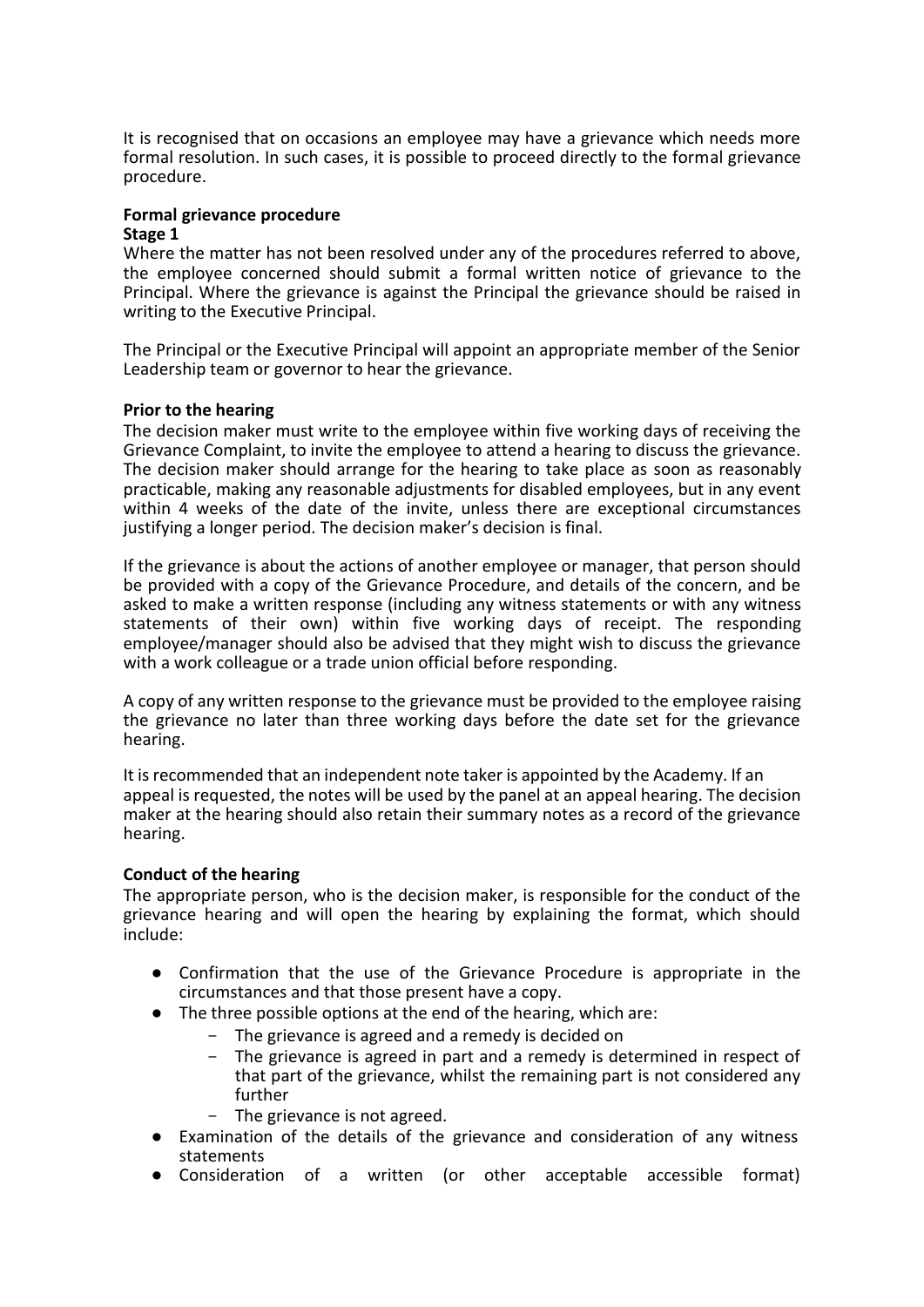response/evidence from any other employee named in the written grievance

- The opportunity for the appropriate person to question the employee
- Consideration of what the employee believes would be a satisfactory resolution
- The appropriate person may decide to postpone the proceedings whilst she/he seeks clarification from any witness(es) or from the responding employee/manager of matters referred to in their witness statement or response.

#### **Outcome of the hearing**

After the hearing, the appropriate person will consider the case and reach a decision. This will reflect the circumstances of the case and in the case of a reflect the circumstances of the case and, in the case of a discrimination/harassment/bullying claim, may include remedial action against the alleged harasser, ranging from training to formal disciplinary action.

A decision should normally be made and communicated to the employee within five working days of the hearing unless the appropriate person and employee both agree to set an alternative deadline or there are exceptional circumstances which prevent a decision being provided within this timeframe.

The decision maker must inform the employee in writing (or in another appropriate format, if required for disabled employees) of their response in relation to the grievance and remind them of the right of appeal against the decision if they are not satisfied with it.

A written summary of the meeting and any outcome must be made by the decision maker, including any details of what actions the employee can take if dissatisfied with the outcome of the grievance. A copy must be given to the employee, and a confidential copy retained for the employee's records.

# **Stage 2**

If the decision made is to dismiss the grievance, and the employee continues to be dissatisfied, they should:

- Submit a written appeal to the Executive Principal within five working days of notification of the outcome of the Grievance Hearing. If the grievance is against the executive principal, then the written appeal is submitted to the Chair of the South Bank Academies Trust Board.
- Ask that the grievance be considered at an appeal hearing, stating the reasons why they are appealing against the decision.

The Chair of the Board of Governors will send a written acknowledgement within five working days of receipt of appeal, confirming that the appeal will be considered at an appeal hearing. This appeal will be considered by a panel of at least three governors who have had no prior involvement in the case.

The appeal panel must appoint a note taker, arrange for a suitable room which must be free from interruptions and provide necessary requirements for disabled attendees.

#### **Before the appeal hearing**

The appeal hearing must take place no later than 4 weeks from the date of the written request from the employee to have the grievance heard in appeal. The details of the hearing and copies of any relevant documentation will be notified to the employee and panel members not less than five working days prior to the date of the hearing.

Employees will also be reminded of their right to be accompanied by a colleague from within the school or a trade union official. If the companion is unable to attend on the